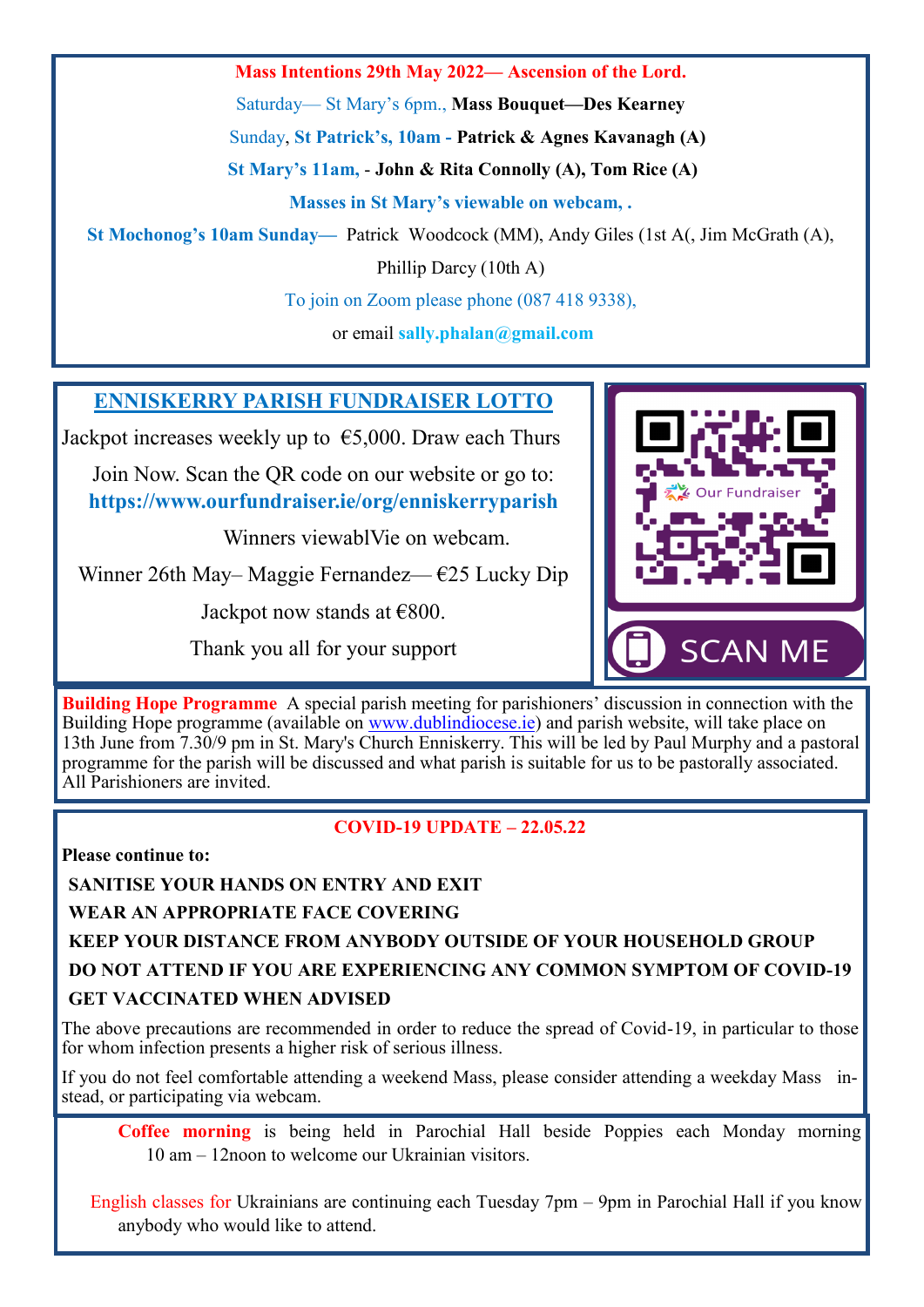#### **EASTER DUES**

**EASTER DUES** Dublin Diocese. We wish to thank all Parishioners who kindly donated to the Easter Dues - these are forwarded to the

**2022 Pilgrimage to Lourdes—from 7th December for 5 nights.**

This year Enniskerry & Kilmacanogue are joining with Bray, Greystones, and Kilquade Pastoral Area.

 $Cost$ — $E$ 789 per person sharing.

More Information on posters in Church Porch or from Sadie O'Connell on 087 695 5154

**Enniskerry Welcomes:** Come visit our Enniskerry Welcomes stall and check out our craft items at the Powerscourt Parish Veteran Vintage and Classis Car Show this Sunday 29th May from 11.00 am to 5.00 pm 5.00 pm

There are lots of attractions including

Refreshments stalls and picnic area

Pop up shops, Live Band and Entertainment , Raffle

[https://www.eventbrite.ie/e/powerscourt](https://www.eventbrite.ie/e/powerscourt-parish-veteran-vintage-and-classic-car-show-enniskerry-tickets-300225391227)-parish-veteran-vintage-and-classic-car-show-enniskerry-tickets-300225391227

# **Hike Lugnaquilla Saturday 11th June @2pm Supporting St. Patrick's N.S. Curtlestown**

To sign up or find out more, email the PTA hikelug@gmail.com or call Owen on 083 3406967

**£40 entry, no minimum sponsorship required,** and all support welcome at gofundme.com/hikelugcurtlestown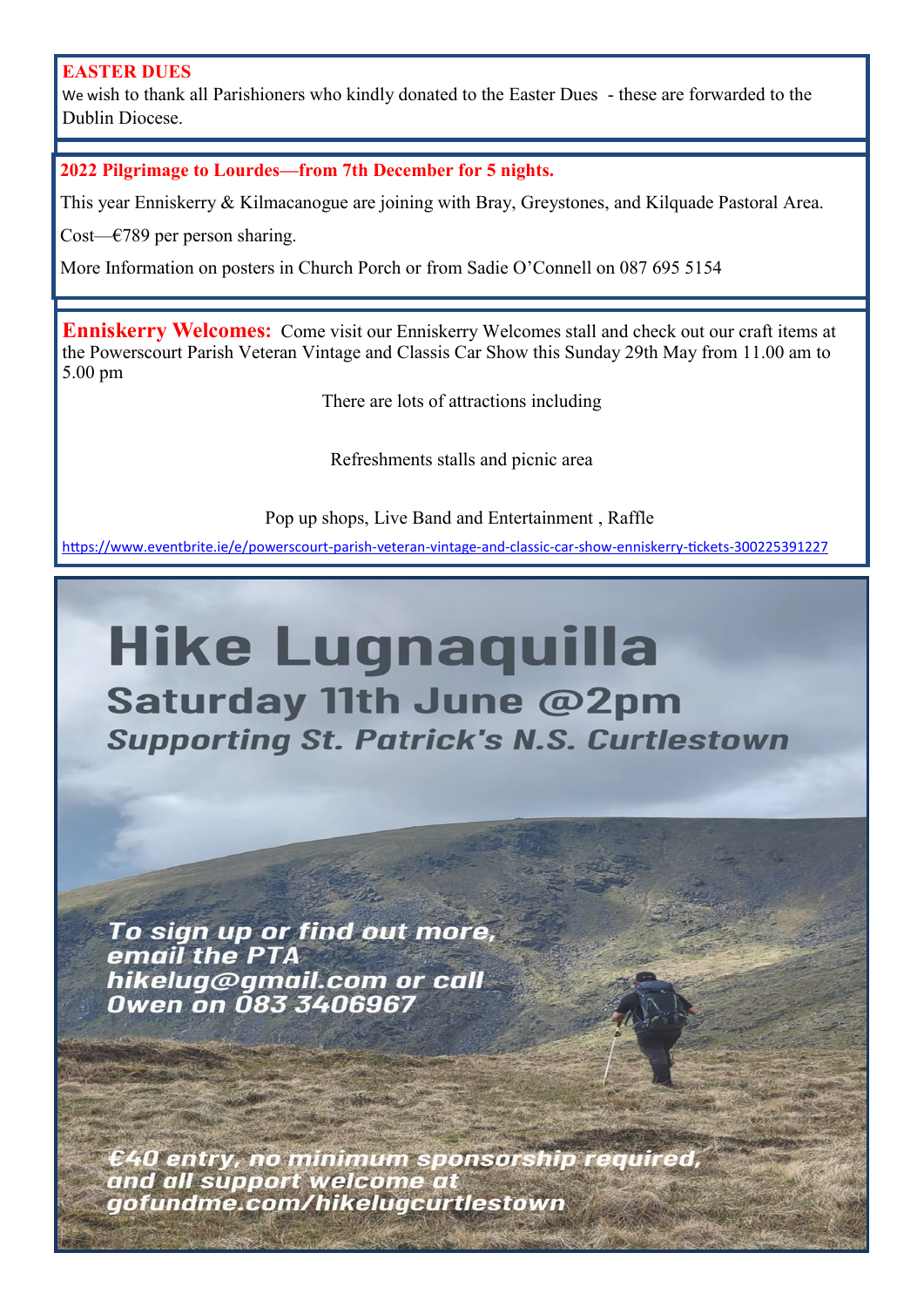## The Building Hope Prayer

Pilgrim God, we give you thanks and praise. You constantly journey with us even in our darkness and doubts. We seek your way of loving kindness to walk together as one family. Open our eyes to recognise you in the faces of one another. in the breaking of bread and in the splendour of creation. May the risen Christ sow seeds of hope and new life deep within us. May our hearts and minds be filled with your Word, bringing forth truth, justice and peace. May the Holy Spirit working in and through us do much more than we can dare to imagine as we live out our baptismal calling in humble and loving service. We make this our prayer through Christ Our Lord. Amen.

> Mary, Mother of the Church, pray for us. St Laurence O'Toole, pray for us. St Kevin, pray for us. St Brigid, pray for us.

Building Hope